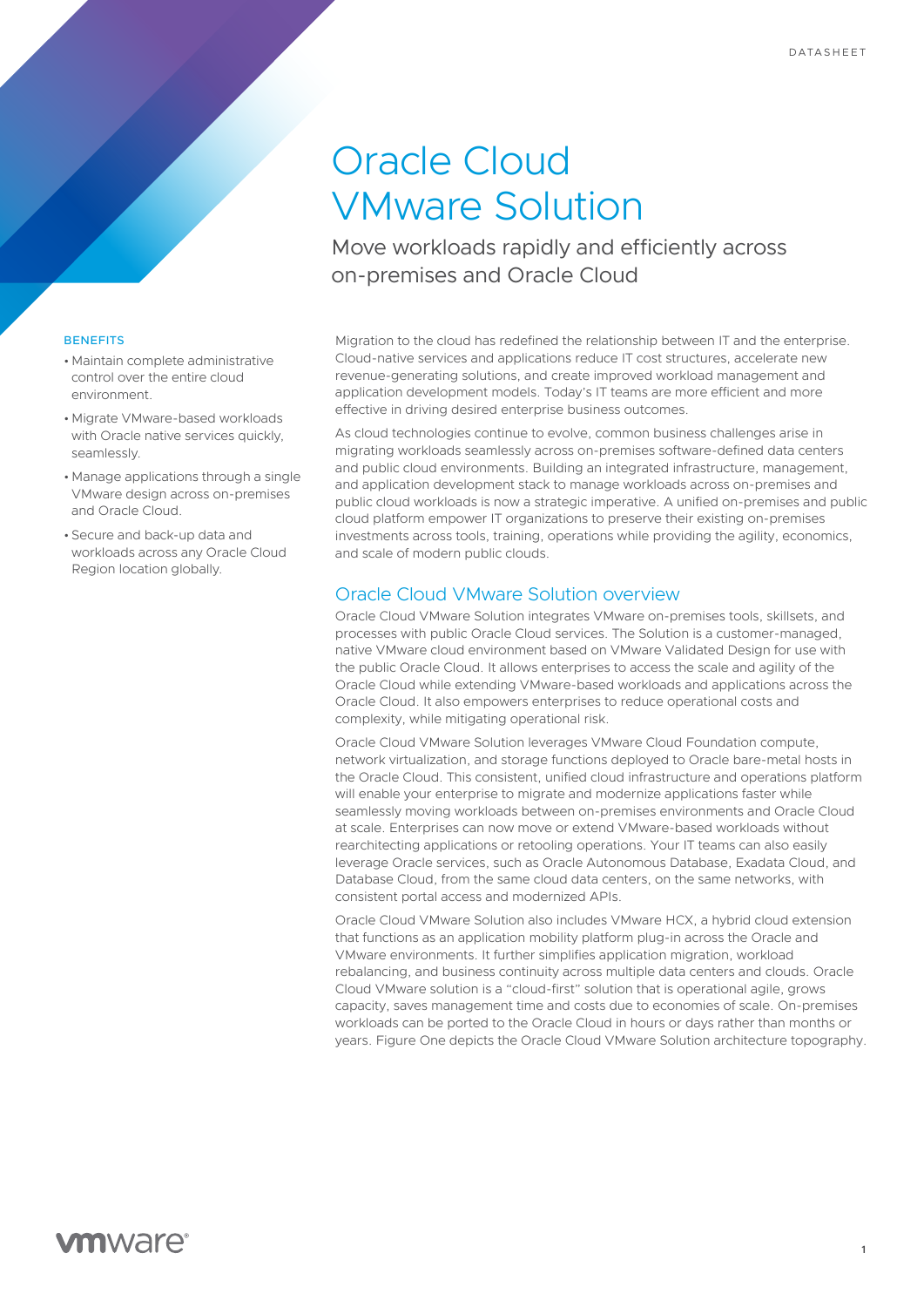#### WHY ORACLE CLOUD VMWARE SOLUTION?

Global availability, high performance Scale capacity of all workloads, without ingress or egress charges, across 20+ Global Oracle Cloud data centers with Oracle FastConnect.

## Unified platform

Drive innovation by seamlessly migrating VMware native workloads with Oracle adjacent services, including Oracle Exadata, Autonomous Data Warehouse, and Autonomous Database.

## Solution management

Maintain complete administrative control of the entire Oracle Cloud VMware Solution within your enterprise.

## GET STARTED WITH ORACLE CLOUD VMWARE SOLUTION TODAY

*[https://cloud.vmware.com/oracle](https://cloud.vmware.com/oracle-cloud)[cloud](https://cloud.vmware.com/oracle-cloud)* 



FIGURE 1: Oracle Cloud VMware Solution

## Increase cloud scale and capacity

Oracle Cloud VMware Solution empowers the enterprise to grow cloud-scale and capacity quickly and cost-efficiently by combining on-premises data centers with the Oracle public cloud. Workloads can be migrated across your VMware on-premises instances to the Oracle Cloud within minutes. Your operation maintains complete control over cloud access and tenancy, including the operating system and software version management. Now your enterprise can access its on-premises data centers and Oracle Cloud Services using the same applications, tools, processes, and policies you use today with no changes. Oracle Cloud VMware Solution reduces workload migration risk by lifting and shifting your applications to the cloud "as-is" while maintaining existing operational management policies.

# Modernize applications

Oracle Cloud VMware Solution allows enterprises to modernize applications across virtual cloud networks and adjacent Oracle Cloud Infrastructure services. Your IT teams have access to VMware-native tools to support containers, microservices, analytics creation, and management across the entire on-premises and Oracle cloud footprint. VMware-based applications can be moved across Oracle Cloud without the need for manual porting, refactoring code, or resolving configuration differences.

## Secure and protect workloads

Oracle Cloud VMware Solution can replicate or back-up data, workflows, and applications across on-premises and Oracle Cloud in any commercial or government Oracle Cloud Region worldwide. The benefit is assured business continuity and disaster recovery in the event of a failure at any point across the cloud environment. Security rules are built-in and across Oracle Cloud VMware Solution providing built-in tenant isolation, least privilege access, data encryption at rest, and complete administration permissions inclusive of root access. These rules assure that enterprise workloads, applications, and data are isolated, managed, and protected under the control of your business operations.

# Attached Services

#### Site Recovery Manager

Oracle Cloud VMware Solution customers can now protect their workloads using Site Recovery Manager for Oracle Cloud VMware Solution. With this solution, it is possible to securely replicate data to the cloud and utilize cloud infrastructure for disaster recovery operations. Site Recovery Manager for Oracle Cloud VMware Solution supports the flexibility and streamlined scaling of Oracle Cloud VMware Solution with the automation and orchestration of Site Recovery Manager. Organizations are always looking for ways to reduce costs and overhead, and Site Recovery Manager on Oracle Cloud VMware Solution enables that by eliminating the requirement for a dedicated DR site.